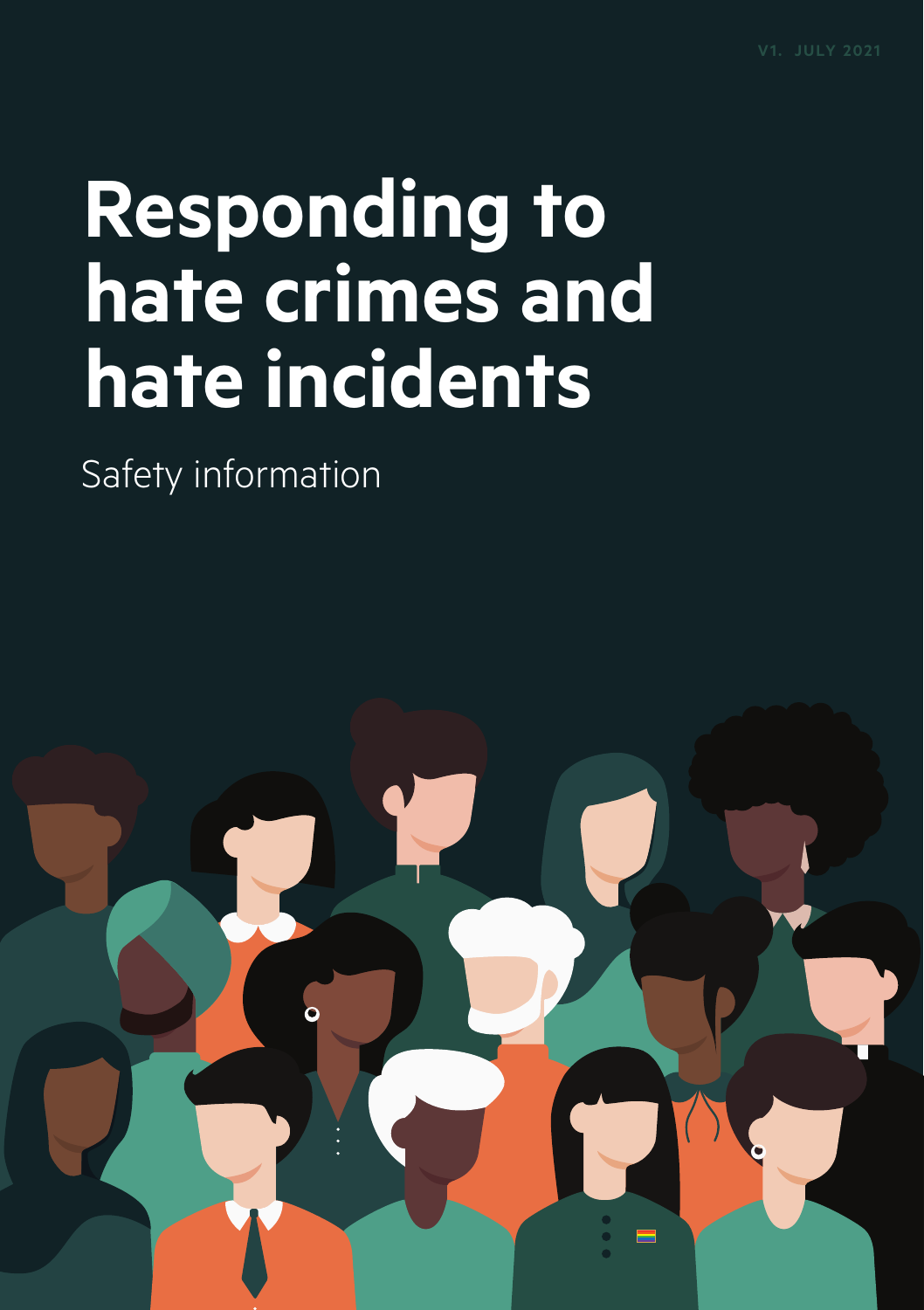Hate crimes and incidents are acts perceived by the victim, or other people, to be motivated by hostility or prejudice towards a person's actual or perceived; race (includes nationality or ethnicity), religion or faith, sexual orientation, gender identity, disability or age.

Hate crimes and incidents can encompass a broad range of acts, including threatening behaviour, harassment and verbal abuse, online abuse, criminal damage, assault and sexual violence.

## **What can you do?**

If you, your friends or whānau have experienced abuse, violence, threats, or intimidation motivated by hostility or prejudice, it is extremely important that you report it.

#### **Report to Police**

#### If someone is in danger or an incident is happening now, call 111 immediately.

If an incident has already happened and no one is in immediate danger, report it online by visiting:

[105.police.govt.nz](https://www.police.govt.nz/use-105)

#### **Human Rights Commission**

The Human Rights Commission offers a free, informal enquiries and complaints service to deal with unlawful discrimination and racial and sexual harassment issues.

If you think you have faced unlawful discrimination, you can make a complaint: [www.hrc.co.nz/enquiries-and-complaints/](https://www.hrc.co.nz/enquiries-and-complaints/how-make-complaint/) [how-make-complaint/](https://www.hrc.co.nz/enquiries-and-complaints/how-make-complaint/)

Or call: 0800 496 877

#### **Netsafe: Harmful Content Online**

Netsafe is New Zealand's independent, non-profit online safety organisation.

You can report harmful content here: [www.netsafe.org.nz/repor](https://report.netsafe.org.nz/hc/en-au/requests/new)t

Or call: 0508 NETSAFE (0508 638 723)

#### **The Department of Internal Affairs: Countering Violent Extremism Online**

The Digital Safety Team at DIA investigates content that clearly or potentially relates to violent extremism.

You can report violent extremist content here: [www.dia.govt.nz/countering-violent](https://www.dia.govt.nz/countering-violent-extremism-online)[extremism-online](https://www.dia.govt.nz/countering-violent-extremism-online)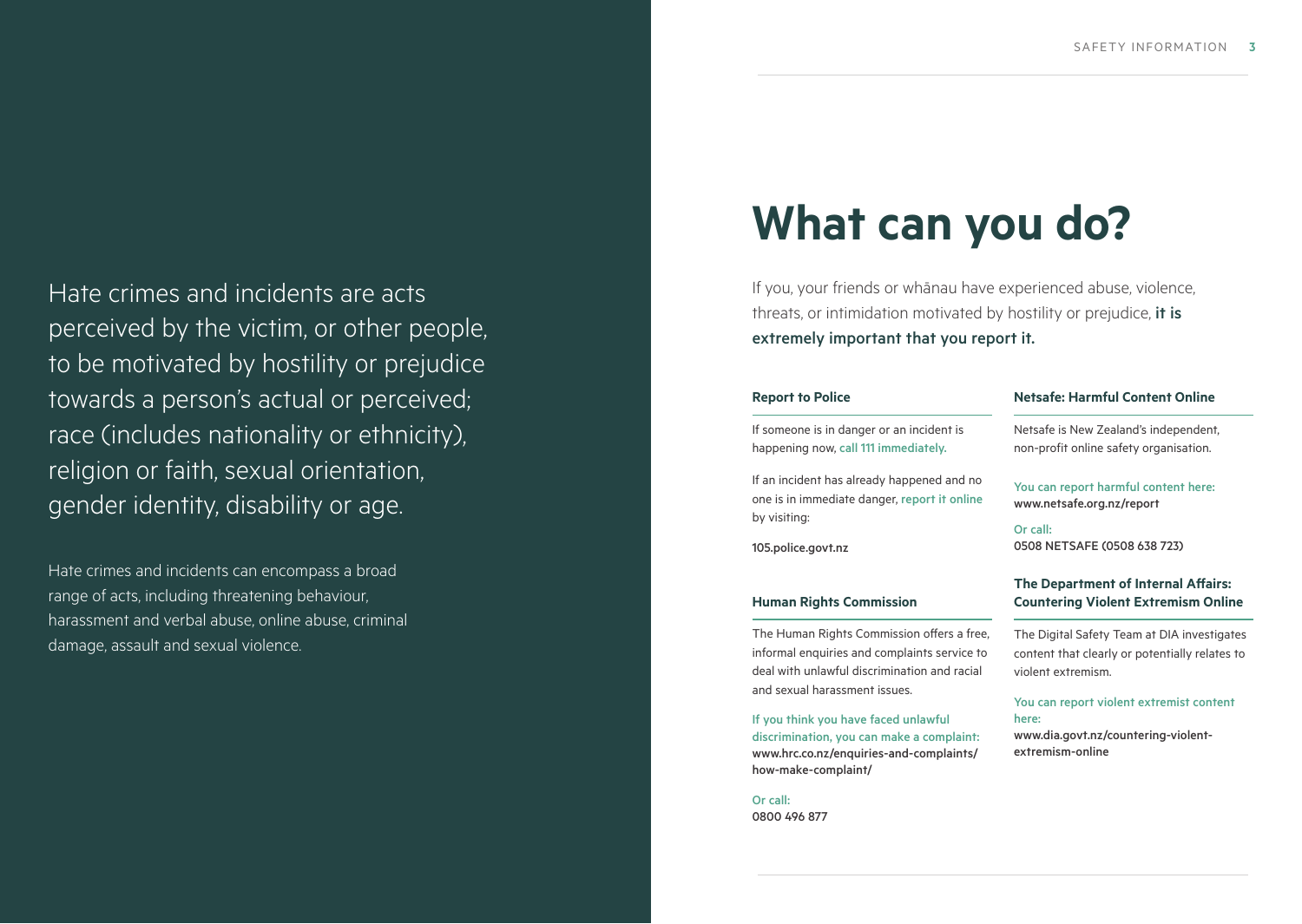# **Witnessing a hate crime or incident**

If you witness hate crimes or incidents, it is important to support, record and tell someone.

### **1 Support the victim**

Make sure they are safe and away from the offender. Make it clear they are not alone.

## **2 Record it**

Any evidence recorded or preserved from the incident will be important if there is an investigation.

- Record a video or take photos of the incident if you can.
- Preserve any physical evidence.
- Write down details of the time, location and people involved.

### **3 Tell someone**

Tell the nearest authority or responsible person - this could be a bus driver, security guard or reception desk.

#### **Call 111 if someone is in danger.**



## **Support**

You never have to feel like you're alone. There is always support available.

#### **Victim Support**

If you are the victim of a crime, no matter how serious, support is available. Victim Support can help you deal with the emotional and practical effects of the crime, and provide information to help you understand the legal process.

Find out more by visiting: [www.victimsinfo.govt.nz](https://victimsinfo.govt.nz/)

Or call: 0800 842 846



#### **Mental Health Support**

There are a range of resources and services available to help including phone and online services and information, as well as face to face support.

Depression Helpline 0800 111 757 Text 4202 [www.depression.org.nz](https://www.depression.org.nz/) 

1737 1737 — Phone and text [www.1737.org.nz](https://1737.org.nz/)

Suicide Crisis Helpline 0508 TAUTOKO

The Lowdown 0800 111 757 Text 5626 [www.thelowdown.co.nz](https://www.thelowdown.co.nz/)

Lifeline 0800 LIFELINE Text HELP or 4357 [www.lifeline.org.nz](https://www.lifeline.org.nz/)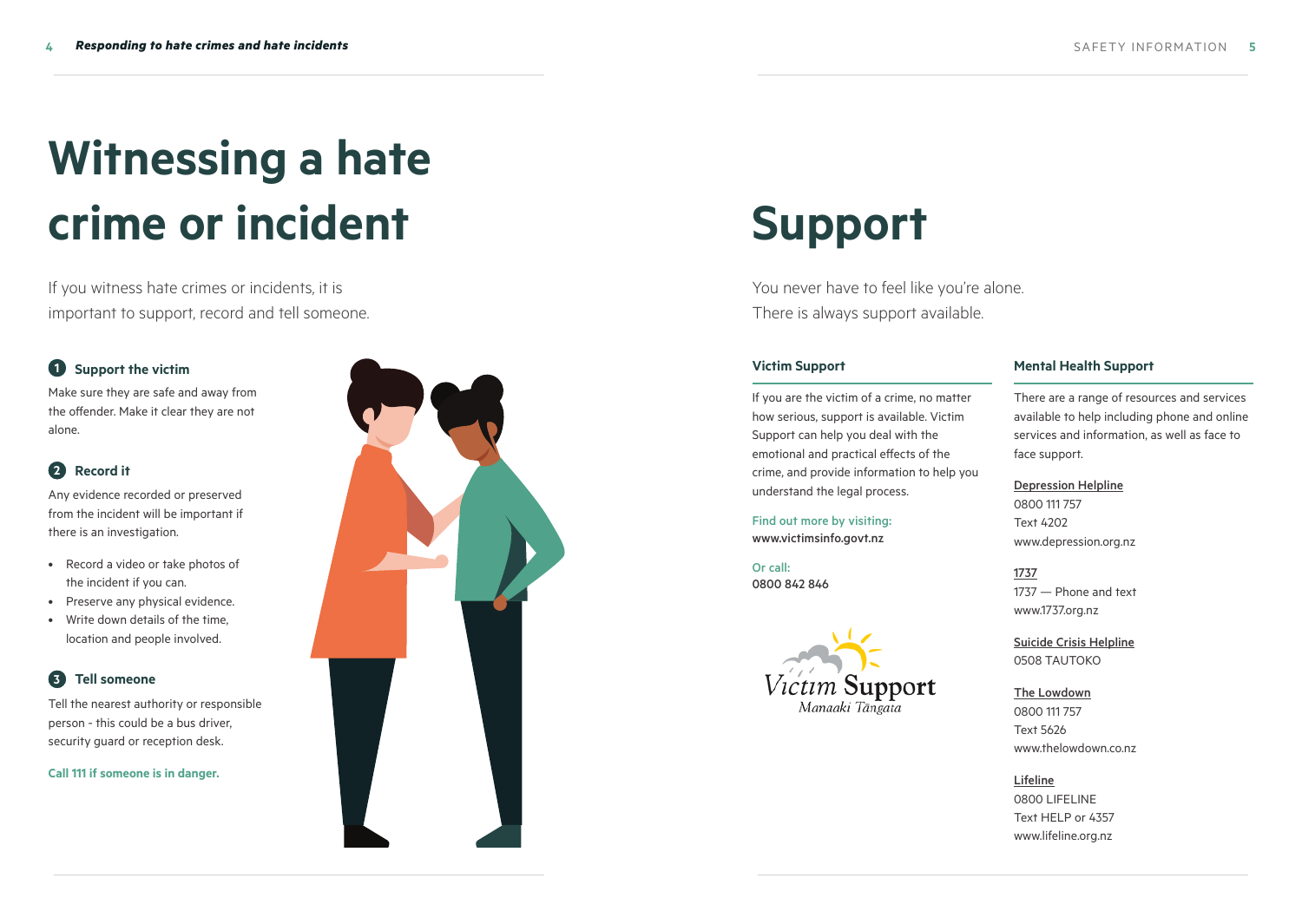#### **Community Support**

#### Ethnic and Pacific Liaison Officers

Police has specialist liaison officers working in communities around the country. They can listen to any concerns and work with you to improve safety in your communities.

To find contact details for your local Ethnic or Pacific Liaison Officer, visit: [www.police.govt.nz/ethnic-liaison-officers](https://www.police.govt.nz/advice/personal-community/new-arrivals/ethnic-liaison-officers)

#### Iwi Liaison Officers

Police has a group of Iwi Liaison Officers who help navigate cultural issues and work on improving police relationships with Māori. The group is made up of police officers and police employees, based in every police district in the country.

To find contact details for your local Iwi Liaison Officer, visit: [www.police.govt.nz/iwi-liaison-officers](https://www.police.govt.nz/about-us/maori-police/iwi-liaison-officers)

#### Diversity Liaison Officers

Diversity Liaison Officers (DLOs) are located throughout New Zealand to provide liaison between Police and those in our community who identify as gay, lesbian, bisexual, transgender, intersex and queer (Rainbow communities).

To find contact details for your local Diversity Liaison Officer, visit: [www.police.govt.nz/diversity-liaison-officers](https://www.police.govt.nz/contact-us/local-contacts/diversity-liaison-officers)

#### Neighbourhood Support

Neighbourhood Support works with Police to bring neighbourhoods together to create safe, resilient and connected communities

To learn more about starting or joining a Neighbourhood Support group, visit: www.neighbourhoodsupport.co.nz

Or call: 0800 4 NEIGHBOURS